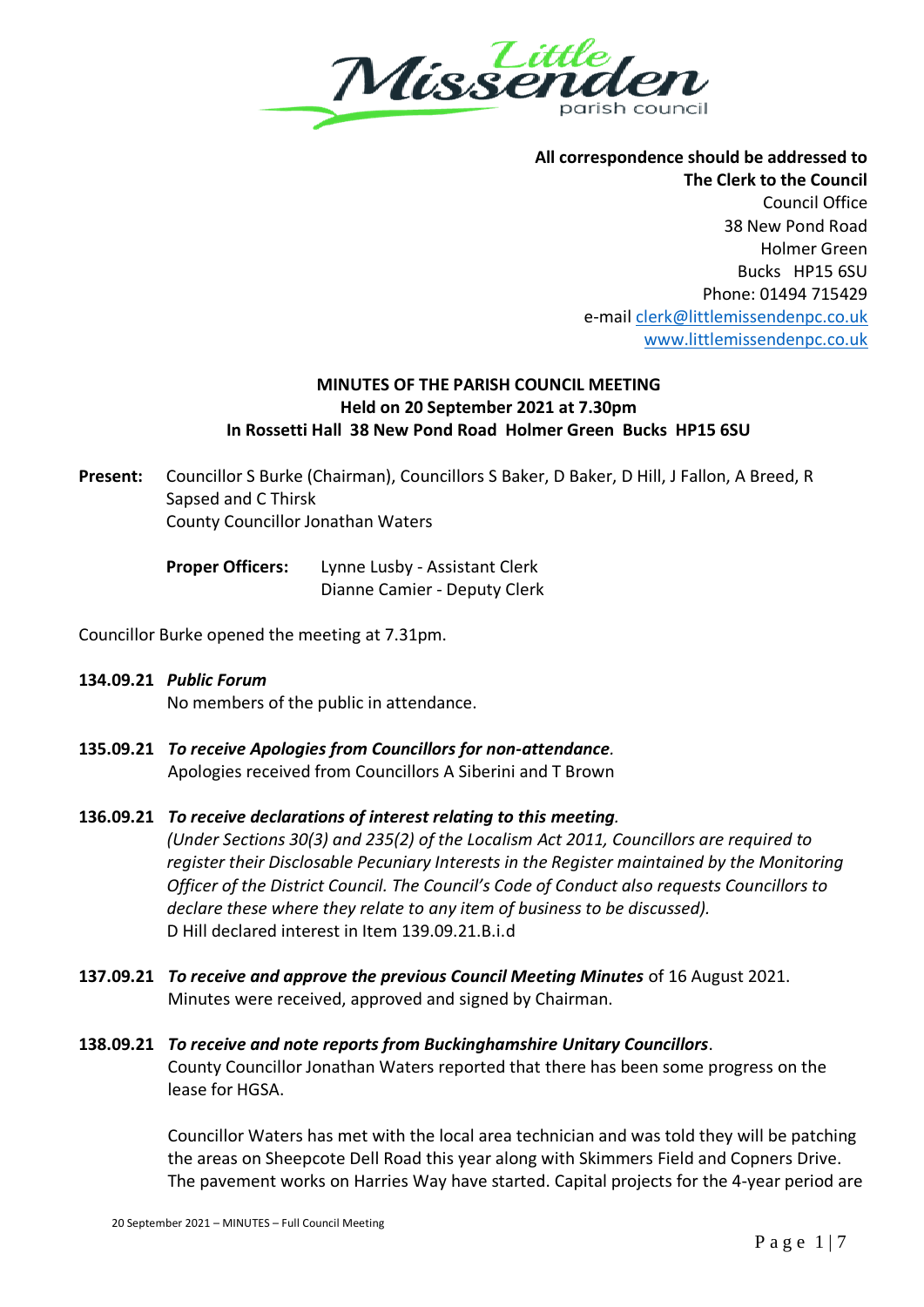

being considered, including year 4 items that need to move up the list or are currently not on the list. Browns Road/Wycombe Road is on the list for the next financial year. Penfold Lane is also due for surface dressing next year. Pavement funding is limited. Councillor Walter was informed that although corners of the roads are worse affected it is more cost effective to complete the whole road.

Councillor Water advised that Community Board Highways projects applications for this year must be submitted soon deadline is approaching.

Councillor Waters spoke briefly about the Jubilee Project. Funding and support will be available from the County Council for projects like tree planting and street parties. More information to follow.

Councillor Waters was asked if there was an update on the bins, he confirmed that nothing has changed at present.

### *139.09.21 Individual Committee Reports*

### *(A) Chairman's Report – Councillor S Burke*

- **i.** Devolved services update This was supposed to be confirmed last November. Councillor Burke has been chasing. Process is starting all over again, as a new member of staff has been appointed. **ACTION- Councillor Burke to provide list of services to new Councillors.**
- ii. School footpath update at HG senior school LMPC have applied to make this a public right of way. However Right of Way team are currently busy so this may be a long process.
- iii. Holmer Green Sports Association new lease update- very slow process. HGSA are now seeking funding for Astro turf pitch.
- iv. Hyde Heath meeting feedback –there was disappointing turnout however the member of the public that did attend found it useful.
- v. HS2 Update

Meeting with Buckinghamshire Highways – LM head house – Head house needs planning permission unless HS2/Align can prove differently. Planning application will be rejected.

Meeting with MP- met with MP - she seemed willing to help.

LM schedule 17 application and LMPC response – see attached – 6 appeal 2 granted. Little Missenden has not to be approved.

Independent HS2 Construction Commissioner – requested another meeting.

HS2 Residents Commissioner – The Lee – Great Missenden

Parliamentary debate - being sought

EA – meeting- Bentonite – Chalfont Report- Bloom on Lake JR and financial donation – admitted by environment agency that this has gone missing. Crowd funding has been set up to raise £15,000 for a judicial review and see if resident would get behind the action. Target has been achieved, and if successful, more funds will need to be raised. Councillor Burke has asked if LMPC would support the raising of funds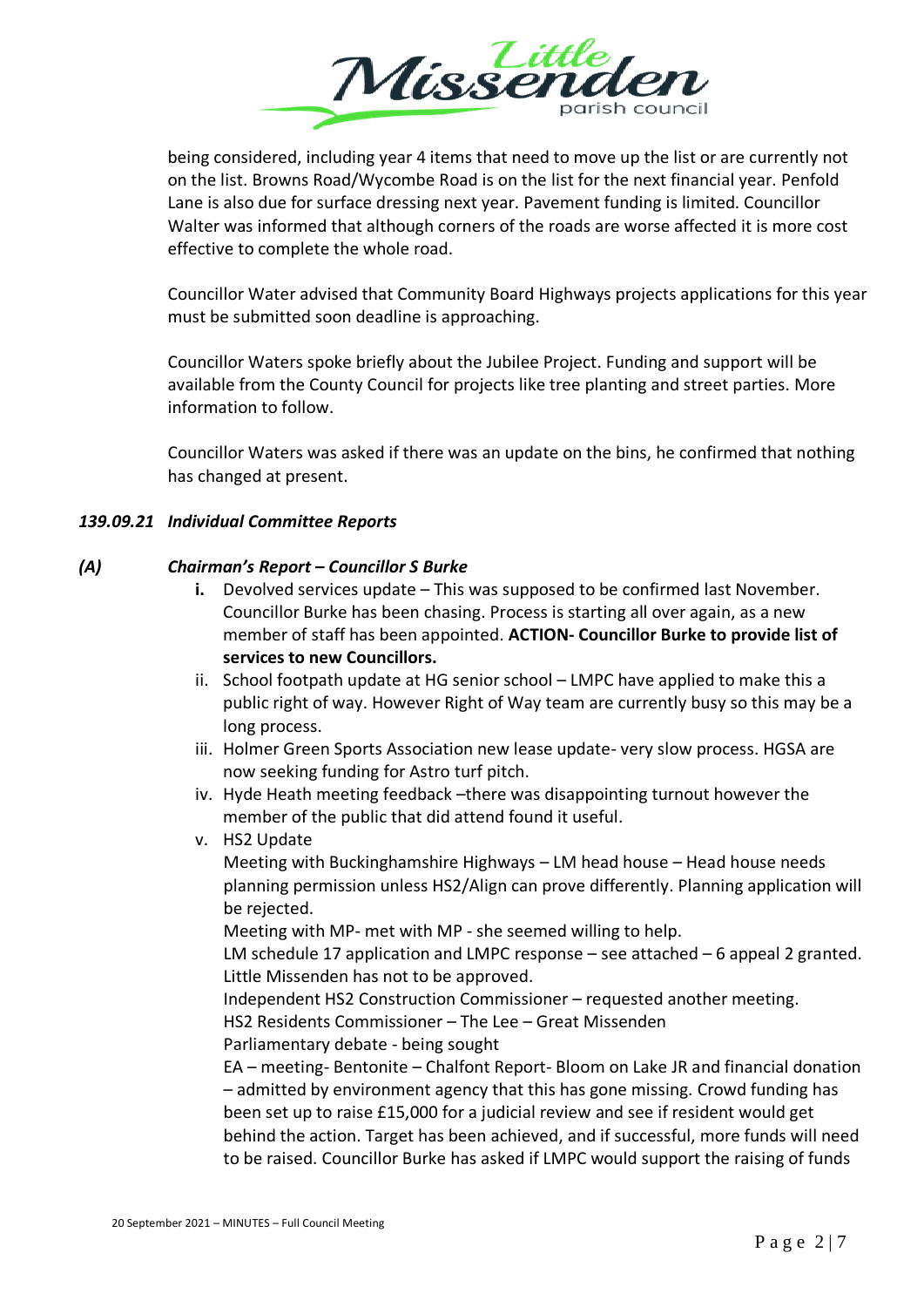

as it was important that our residents know the Parish Councils position, as HS2 affects our Parish

It was decided that LMPC would be willing to donate if the Judicial review was successful by donating £2,000 to further the legal fight.

Night Closures A413 – there will be another 2 weeks of action in the central reservation in the next two weeks.

- vi. Online meeting system update Met with Great Oaks IT for advice on how to proceed and are awaiting a proposal.
- vii. TfB funding application LM school is in progress.

viii.Community Board – funding applications – deadline is approaching.

- ix. MVAS locations and installation has met with CTC and agreed locations Winters Way and Browns Road/ Fox road these will be solar powered. Little Kingshill will be by the allotments and Little Missenden' s post has been moved by the school and a new post will be installed by Missenden House.
- *x.* Council meeting chairs and tables upgrade a short discussion was had and it was decided to look into options.
- xi.  $AGM It$  was decided to hold the AGM after the Planning meeting on Monday 4<sup>th</sup> October 2021.

### *(B) The Chair of Planning – Councillor S Baker*

i. Planning applications

| a)                                                                                                                | 42 Parish Piece Holmer Green High Wycombe Buckinghamshire HP15 6SP<br>Single storey rear extension and insertion of new ground floor window to existing right<br>elevation.                                                                                                                                                                                                                                                                      |
|-------------------------------------------------------------------------------------------------------------------|--------------------------------------------------------------------------------------------------------------------------------------------------------------------------------------------------------------------------------------------------------------------------------------------------------------------------------------------------------------------------------------------------------------------------------------------------|
| Reference:<br>Date validated:<br>Consultation expiry date:<br>Date received by LMPC:<br>Determination date:       | PL/21/3414/FA<br>6 September 2021<br>29 September 2021<br>9 September 2021<br>1 November 2021<br>Side windows are overlooking other properties, these should have obscured glass.<br>Planning office is asked to look and note the clause on the original planning for the<br>property 90/0997/CH Clause 11 and 12 where it states NO windows to be placed on<br>the side elevations<br>Will have to object on these grounds<br><b>OBJECTION</b> |
| b)<br>Reference:<br>Date validated:<br>Consultation expiry date:<br>Date received by LMPC:<br>Determination date: | 7 Bromley Lane Hyde Heath Amersham Buckinghamshire HP6 5SQ<br>Demolition of existing Conservatory and erection of a single storey rear extension and<br>alterations to existing arched window to rear.<br>PL/21/3395/FA<br>3 September 2021<br>28 September 2021<br>9 September 2021<br>29 October 2021<br><b>NO OBJECTION</b>                                                                                                                   |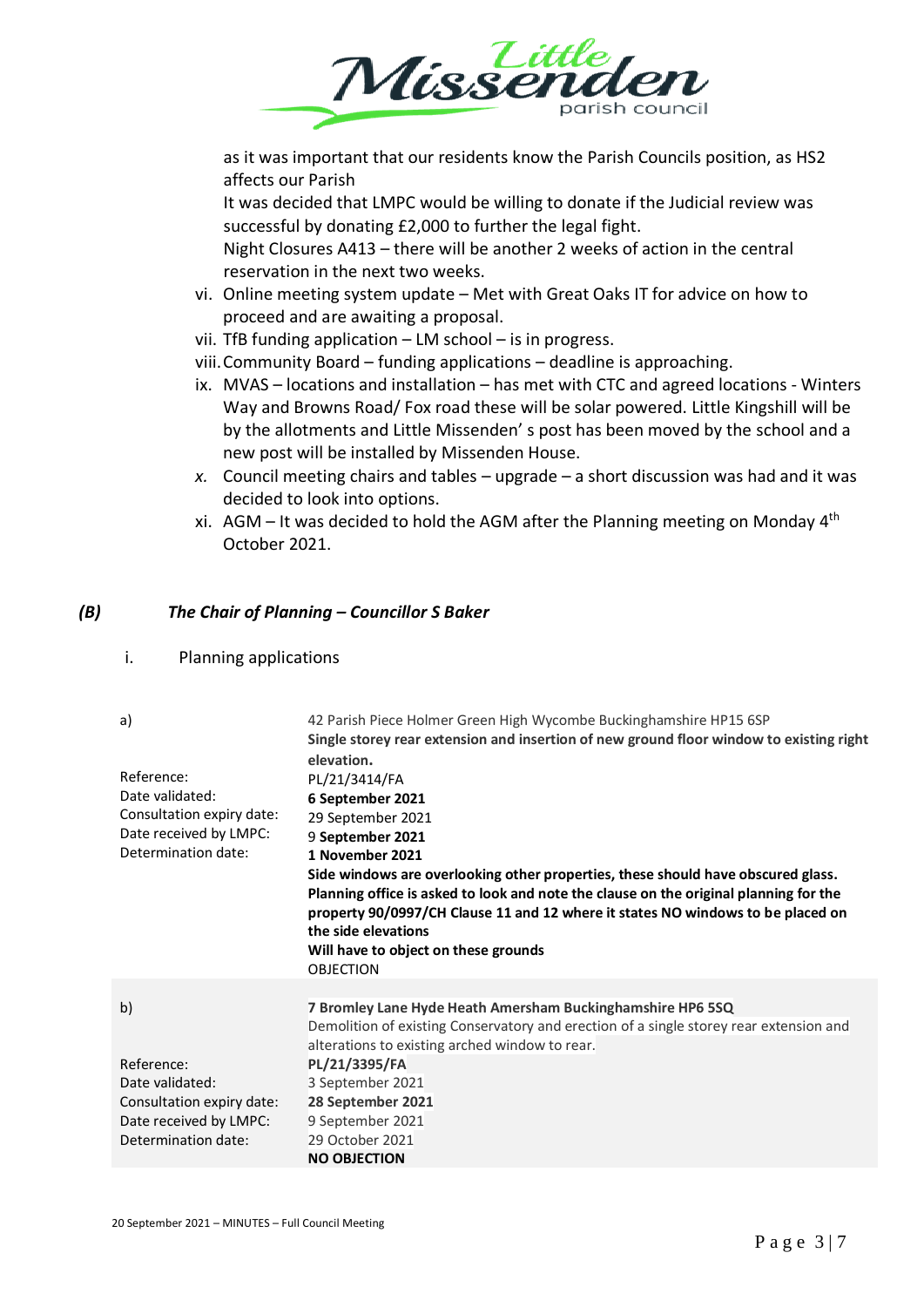

**1 Weedon Hill Farm Cottages Weedon Hill Hyde Heath Buckinghamshire HP6 5RH** Listed building consent for part two storey/part single storey side/rear extension, two side rooflights at ground floor level, changes to doors and windows and internal

Reference: Date validated: Consultation expiry date: Date received by LMPC: Determination date: alterations **PL/21/3354/HB** 2 September 2021 **28 September 2021** 9 September 2021 28 October 2021 **NO OBJECTION** d) Reference: Date validated: Consultation expiry date: Date received by LMPC: Determination date: **Barn Northeast of Granary Barn Taylors Lane Little Missenden Buckinghamshire HP7 0QZ** Conversion of barn to single dwelling with associated vehicular access and parking **PL/21/3339/FA** 3 September 2021 **28 September 2021** 9 September 2021 28 October 2021 **NO OBJECTION** e) Reference: Date validated: Consultation expiry date: Date received by LMPC: Determination date: **1 Weedon Hill Farm Cottages Weedon Hill Hyde Heath Buckinghamshire HP6 5RH** Part two storey/part single storey side/rear extension, two side rooflights at ground floor level and changes to doors and windows **PL/21/3353/FA** 2 September 2021 **28 September 2021** 9 September 2021 28 October 2021 **NO OBJECTION** f) Reference: Date validated: Consultation expiry date: Date received by LMPC: Determination date: **12 Penfold Cottages Holmer Green Buckinghamshire HP15 6XR** A part two storey part single storey rear extension, with a single storey side extension and the creation of a front porch. **PL/21/3222/FA** 7 September 2021 **29 September 2021** 9 September 2021 2 November 2021 No alterations have been made to the drawings from the last refusal apart from altering the internal layout of room names Will still be close to the boundary, rearward projection, overall scale, bulk, mass, gable ended roof design and relationship with the adjacent property would result in a loss of outlook, would appear dominant, visually intrusive and overbearing when viewed from the first floor north facing bedroom window of No. 8 Penfold Cottages and would result in a loss of light and increased sense of enclosure when viewed from this aspect. The proposal is considered as an un-neighbourly form of development **OBJECTION**

**ii.** Diversion of Public Footpath LM1/7/1 - Langley Farm, Holmer Green – Discussion was had about residents' views. Overall opinions from consultation were against the footpath diversion. LMPC will not be supporting this application. **ACTION – Deputy Clerk to let the Horses Trust know the Council's decision.**

c)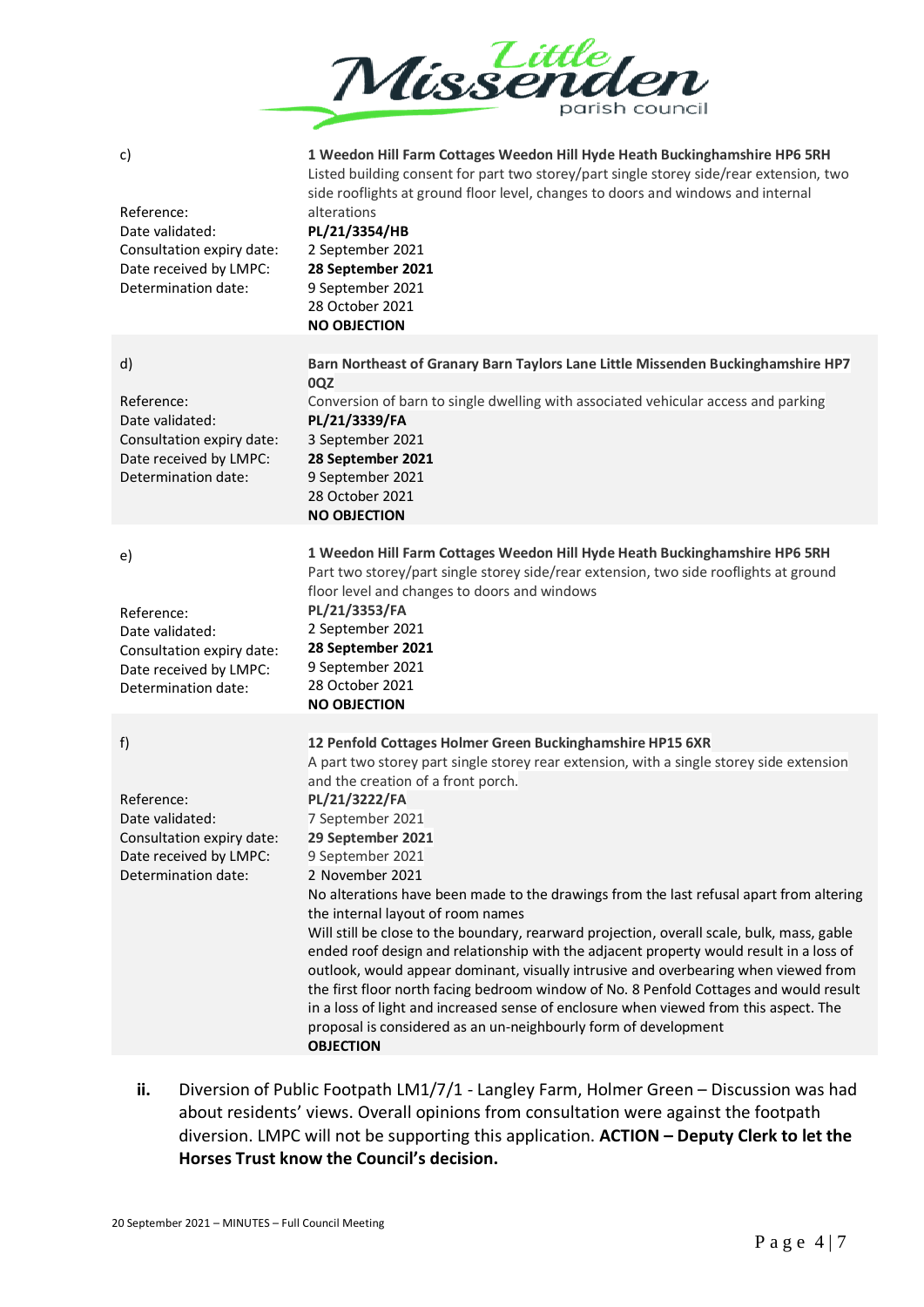

- iii. Tralee update funding traffic survey time lines Councillor Fallon discussed the Highways report and if LMPC should submit this report? Councillors reported they were underwhelmed with the report and were expecting more detail. **ACTION- Request highways report is more detailed.**
- **i.** Neighbourhood Plan update No further forward **ACTION- Deputy Clerk to contact Sally Chapman to keep her informed.**

### *(C) Chair of Finance – Councillor D Hill*

- i. Agree monthly payments agreed
- ii. Review of budget against expenditure (as at the end of July attached) Bank account is in credit.
- iii. Unity Bank move Fully up and running- Instant bank statement. Councillor Hill is very pleased with Unity.
- iv. Projects in 2022/23 Councillor Hill asked for ideas for projects for 2022/23 suggestions were - Open spaces - tree house replacements at LM, more toddler equipment at HG, and gym style equipment for Holmer Green.
- v. New Precept increase/reduction Councillors agreed to keep Precept the same as last year.

#### *(D) Chair of Open Spaces – Councillor S Burke*

- i. Hyde Heath Basket swing and play surfaces Quotes attached- it was decided to accept OPI quote. **ACTION - Purchase order to be raised**
- ii. Drainage issues near entry gate on Holmer Green Common- no solution at present.
- iii. Common's aeration works -LKH and HG Quote attached- work would be done Oct/Nov approved. **ACTION - Purchase order to be raised**.
- iv. New path at HG play areas -quotes attached decided to put this on hold until drainage issues can be resolved. It was agreed to obtain quotes to raise the sunken slabs at the entrance. **ACTION - Quotes to be sought.**
- v. Hedge cutting underway.
- vi. Roundabout at LKH company has been contacted nothing heard. **ACTION - Chase**
- vii. Spring assisted gates at HG & LK Update The Assistant Clerk reported that CTC has repaired the springs at LK playground. HG Playground needs a new spring. £25 for a new spring was approved. **ACTION - Purchase order to be raised.**

#### **142.09.21** *Councillors Items for Discussion and, where necessary, approval*

i. Remembrance Sunday - request from British Legion – Councillor Fallon reported that she had received a request from the British Legion to assist them with this year's Remembrance Day Parade on Sunday 14th November. They have asked LMPC to be the lead organisation for road closure, they would provide paperwork and LMPC would submit. The Legion asked to use LMPC's Public Liability Insurance.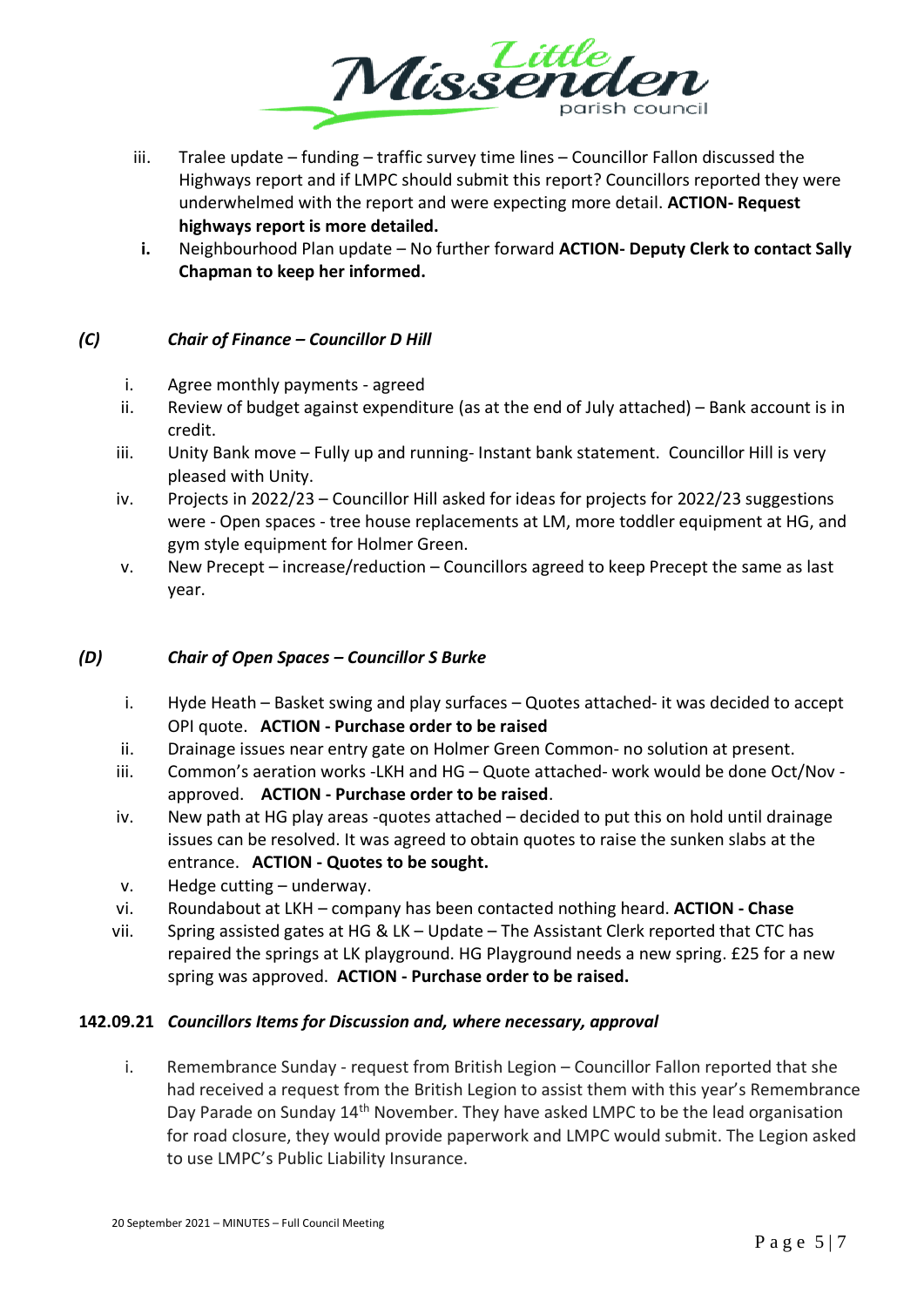

**ACTION – Contact County Council about road closure cost. Contact Insurance company to make sure this would be covered**.

- ii. Poppy garden planting Councillor Fallon requested approval for £50 for spring bulbs for the Poppy Garden. This was approved.
- iii. Web page update **Councillor Sapsed –** website is being built and is about 6 weeks away. Councillor Sapseed will be contacting the Village society for photographs to be added to the website.
- iv. Proposed Councillors code of conduct from BALC attached will be discussed at the next meeting when councillors have had the opportunity to review. **ACTION – item for next agenda.**
- v. Meeting Dates for next year were approved.

### **143.09.21** *Rossetti Hall –*

- i. Opening schedule and timescale Councillor Baker reported that Rossetti Hall will be reopened on Monday 4th October 2021.
- ii. Refurbishment update –refurbishments are being postponed.
- iii. Booking update Regular users have been contacted.
- iv. Fire Extinguisher contract –The fire alarm contract is also due for renewal. Suggestion was to combine the two services into one contract. 3 quotes were received. Councillor Baker suggested to go with TVF and this was agreed.

#### **144.09.21** *Youth Matters*

Nothing to report

#### **145.09.21** *Allotments*

- i. Sensory garden and herbicides- The spraying was postponed due to resident concerns.
- ii. Padlocks on allotment gates a poll was taken of allotment holders and majority was for getting padlocks added. These will be added next week. **ACTION – to give the gate codes to Fire Services**
- iii. Hose pipe use at the allotments Councillor Burke suggested that Hyde Heath allotments rent be increased to £25 for the use of hoses.

#### **146.09.21** *Ward Reports and Updates*

- i. Holmer Green Councillor Fallon has spoke to the Chiltern Rangers regarding the pond and is hoping to arrange a date for one Saturday in October.
- ii. Hyde Heath Nothing to report
- iii. Little Kingshill Nothing to report
- iv. Little Missenden Nothing to report

## **147.09.21** *Items for Next Agenda – Councillors Code of Conduct.*